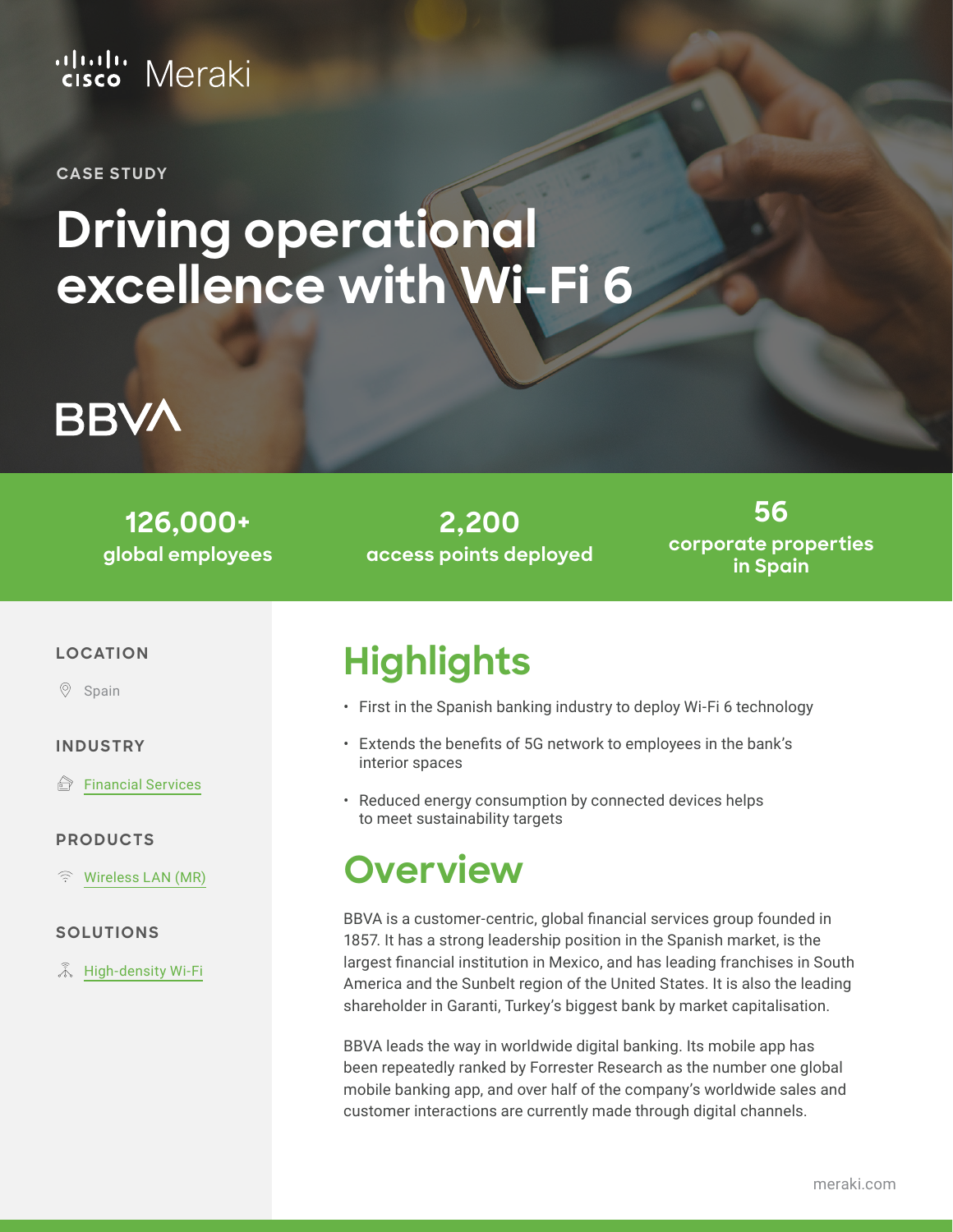### **Challenge**

Continuously looking to enhance the operational excellence of its teams and drive its sustainable competitive advantage, BBVA wanted to make the transition from wired to wireless connectivity across their corporate locations in Madrid, including its corporate headquarters. With its buildings designed to cater to wireless connection models that minimise the need for physical cables, this investment represents a sure bet for the company. Wi-Fi 6—the sixth generation of Wi-Fi technology—was BBVA's choice for its new wireless network due to fast connection speeds, superior coverage, and support for high-density wireless environments.

## **Solution**

To make this important transition, BBVA sought a proven, next-generation wireless solution that would not only offer the many benefits of Wi-Fi 6, but would also be highly scalable and provide the highest level of security available to protect its network from unauthorised access by malicious actors. To meet these requirements, BBVA selected the Cisco Meraki wireless solution, including MR access points.

A key advantage of the Meraki MRs is that each is equipped with built-in wireless intrusion protection and intrusion detection systems (WIPS and WIDS). These systems continuously scan their environment in real time and take preemptive action against various threats based on intuitive user-defined preferences. The solution's combination of cloud-based management and flexible remediation policies makes it particularly beneficial for distributed, security-conscious networks like BBVA's.

**"**

At BBVA, protecting our data and infrastructure against security threats is paramount. The always-on security protections built into the Cisco Meraki access points far exceed anything else that's available on the market.

**ENRIQUE BLÁZQUEZ**

BEX Networking Infrastructure Responsible at I&O Area - BBVA Spain

In addition to these security capabilities, the Meraki solution provides BBVA's IT teams with realtime visibility into employees using the network, their devices, and their applications. Rich analytics capabilities enable BBVA's administrators to quickly create access control and application usage policies, optimising both the end-user experience and network security. BBVA also benefits from powerful and intuitive management of all its sites via the cloud, which eliminates the cost and complexity of traditional onsite wireless controllers.